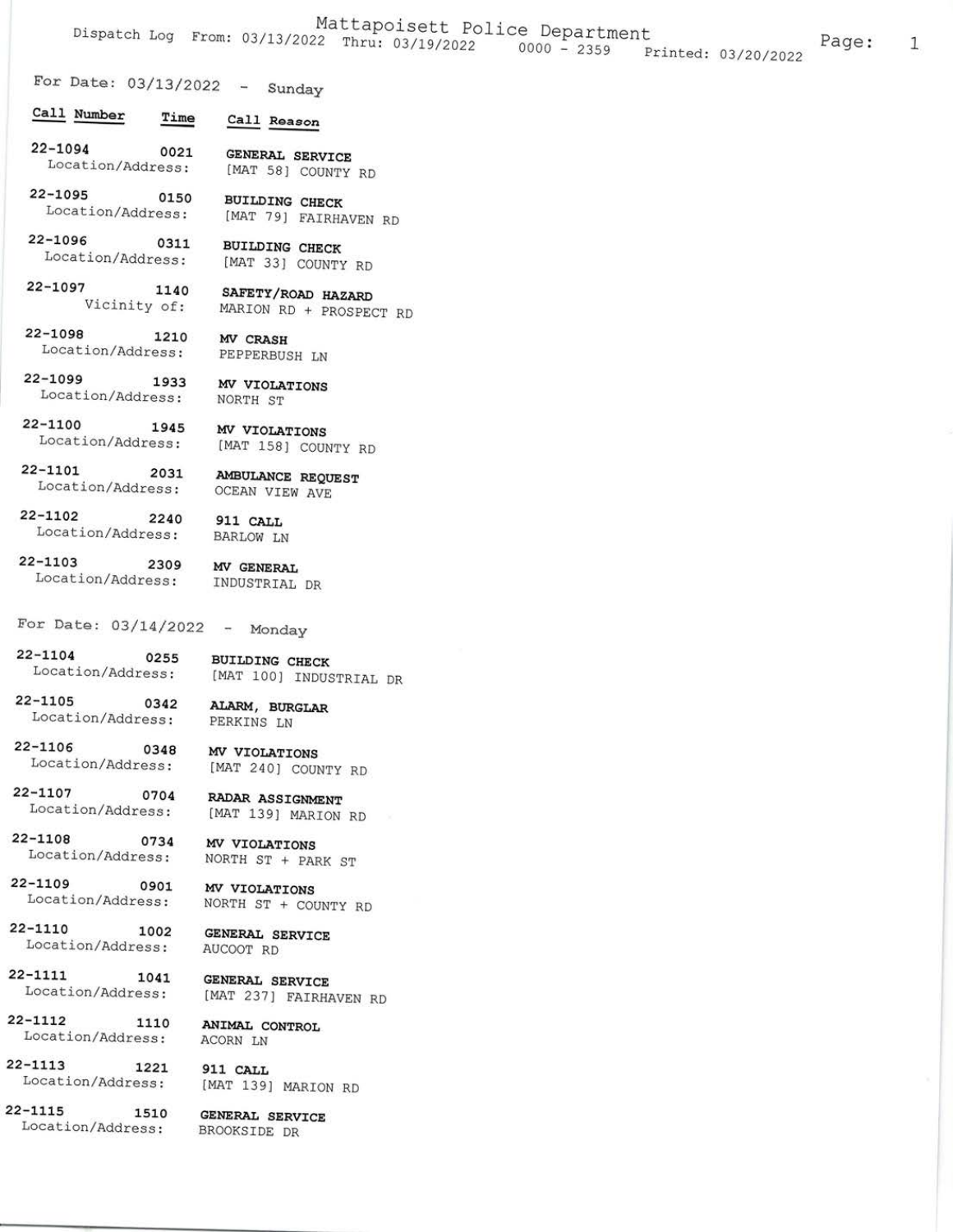Mattapoisett Police Department Dispatch Log From: 03/13/2022 Thru: 03/19/2022

 $\overline{2}$ 

- $22 1116$ 1643 FIRE, OTHER Location/Address: HIGH RIDGE DR
- $22 1117$ 1715 DISABLED MV Location/Address: I195 EAST
- $22 1119$ 1819 MV VIOLATIONS
	- Vicinity of: [MAT 139] MARION RD
- $22 1120$ 2109 RADAR ASSIGNMENT Location/Address: **ACUSHNET RD**
- For Date:  $03/15/2022 Tuesday$
- 22-1121 0112 OPEN DOOR - BUSINESS/RESIDENCE Location/Address: NANTUCKET DR
- 22-1122 0338 BUILDING CHECK Location/Address: [MAT 142] NORTH ST
- $22 1123$ Location/Address:
	- 0655 RADAR ASSIGNMENT [MAT 139] MARION RD
- $22 1125$ 0715 MV VIOLATIONS Vicinity of: [MAT 249] MARION RD
	- 1238 MV GENERAL Location: 195
- $22 1127$ 1332 911-ABANDONED-HANGUP CALLS Location/Address: HAMMOND ST

 $22 - 1126$ 

22-1133

 $22 - 1134$ 

 $22 - 1138$ 

- $22 1128$ 1436 MV VIOLATIONS Location/Address: NORTH ST + PEACE PIPE PATH
- $22 1131$ 
	- 1554 ALARM MEDICAL Location/Address: [MAT 195] ACUSHNET RD
- $22 1132$ 1818 Location/Address:
	- NEDS POINT RD 1846 BE ON THE LOOK OUT
	- Location: SWANSEA PD
	- 2119 MV GENERAL Location/Address: I195 WEST
- $22 1135$ 2148 MV VIOLATIONS Location/Address: FAIRHAVEN RD + TALLMAN ST
- $22 1136$ 2340
	- **ALARM FIRE** Location/Address: [MAT 261] MAIN ST

AMBULANCE REQUEST

- For Date:  $03/16/2022 -$  Wednesday
- $22 1137$ 0259 **BUILDING CHECK** Location/Address: [MAT 65] COUNTY RD
	- 0602 ALARM, BURGLAR Location/Address: PINE WOOD WAY
- $22 1139$ 0654 RADAR ASSIGNMENT Location/Address: [MAT 139] MARION RD
- $22 1140$ 0703 MV VIOLATIONS Vicinity of: INDUSTRIAL DR + BOAT ROCK RD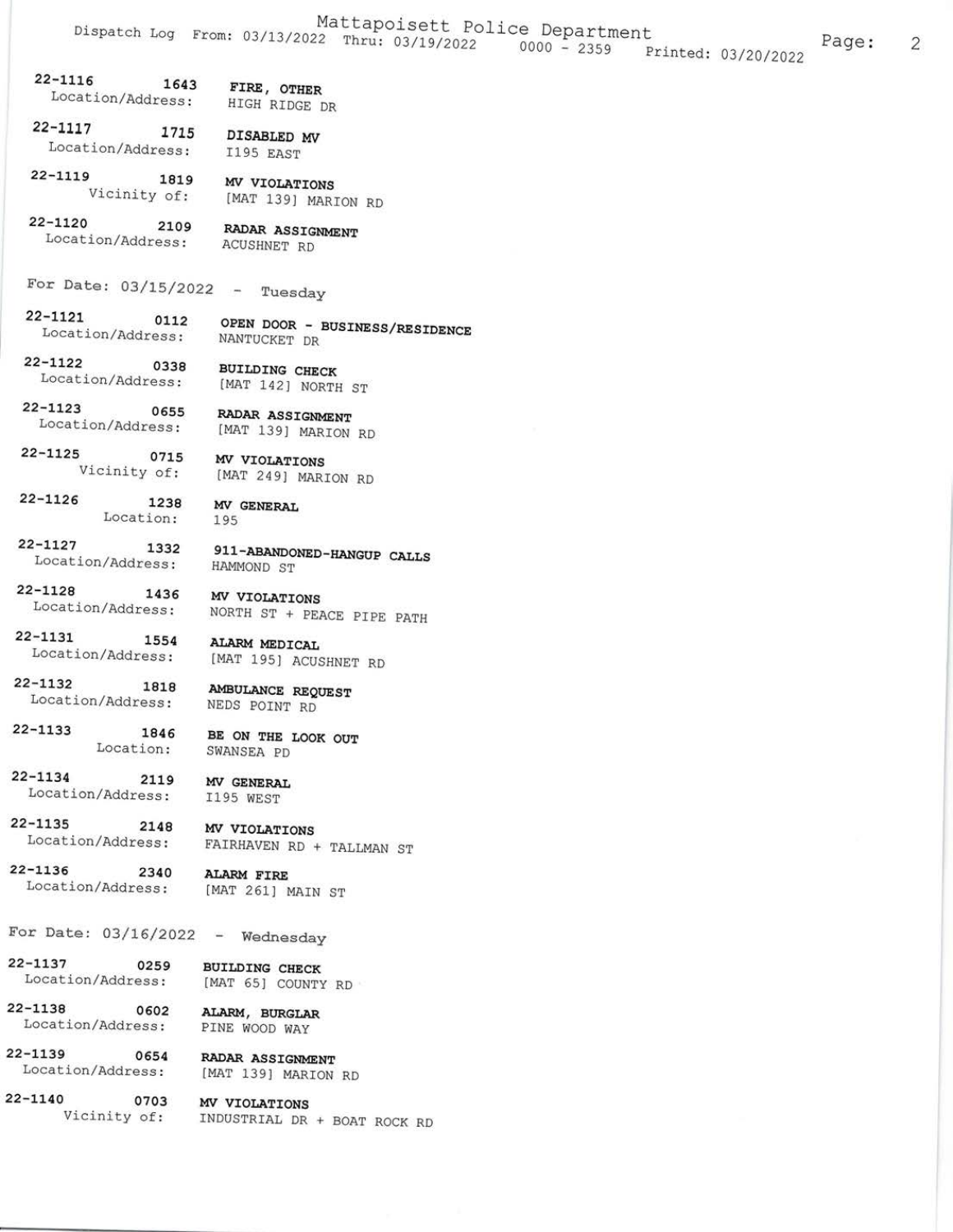Mattapoisett Police Department Dispatch Log From: 03/13/2022 Thru: 03/19/2022 0000 - 2359

0716 MV VIOLATIONS Vicinity of: [MAT 139] MARION RD

 $22 - 1142$ 0857 MV VIOLATIONS Location/Address: FAIRHAVEN RD + WILDWOOD TER

 $22 - 1145$ 1148 ANIMAL CONTROL Location/Address: [MAT 146] BARSTOW ST

 $22 - 1146$ 1159 ALARM MEDICAL Location/Address: [MAT 195] ACUSHNET RD

 $22 - 1148$ 1213 Location/Address:

 $22 - 1141$ 

 $22 - 1149$ 

 $22 - 1150$ 

 $22 - 1154$ 

 $22 - 1158$ 

22-1161

 $22 - 1162$ 

 $22 - 1163$ 

 $22 - 1164$ 

COMPLAINT PEARL ST

1247 911 CALL Location/Address: [MAT 5] RESERVATION RD

1402 ASSIST OTHER AGENCY Location/Address: [FAI] FAIRHAVEN COMMONS WAY

 $22 - 1151$ 1517 MV CRASH Location/Address: NORTH ST + PARK ST

22-1152 1643 BE ON THE LOOK OUT Location: [WAE] WAREHAM

2107 MV VIOLATIONS Location/Address: FAIRHAVEN RD + RESERVATION RD

 $22 - 1155$ 2204 HEALTH/WELFARE Location/Address: [MAT 215] COUNTY RD

 $22 - 1156$ 2232 AMBULANCE REQUEST Location/Address: [MAT 291] FAIRHAVEN RD

For Date:  $03/17/2022$  - Thursday

 $22 - 1157$ 0214 **BUILDING CHECK** Location/Address: [MAT 266] FAIRHAVEN RD

0321 **BUILDING CHECK** Location/Address: [MAT 185] MARION RD

 $22 - 1159$ 0656 RADAR ASSIGNMENT Location/Address: [MAT 139] MARION RD

 $22 - 1160$ 0859 FOLLOW UP INVESTIGATION Location/Address: AUCOOT RD

> 0941 MV VIOLATIONS Vicinity of: NORTH ST

1219 911-ABANDONED-HANGUP CALLS Location/Address: [MAT 139] MARION RD

> **GENERAL SERVICE** MARION RD

1325 PARKING COMPLAINT Vicinity of: MAIN ST + DEPOT ST

 $22 - 1165$ 1327 MV VIOLATIONS Vicinity of: [MAT 139] MARION RD

1233

Vicinity of:

 $22 - 1166$ 1334 Location/Address:

22-1167 1357

ANIMAL CONTROL FAIRHAVEN RD RADAR ASSIGNMENT Printed: 03/20/2022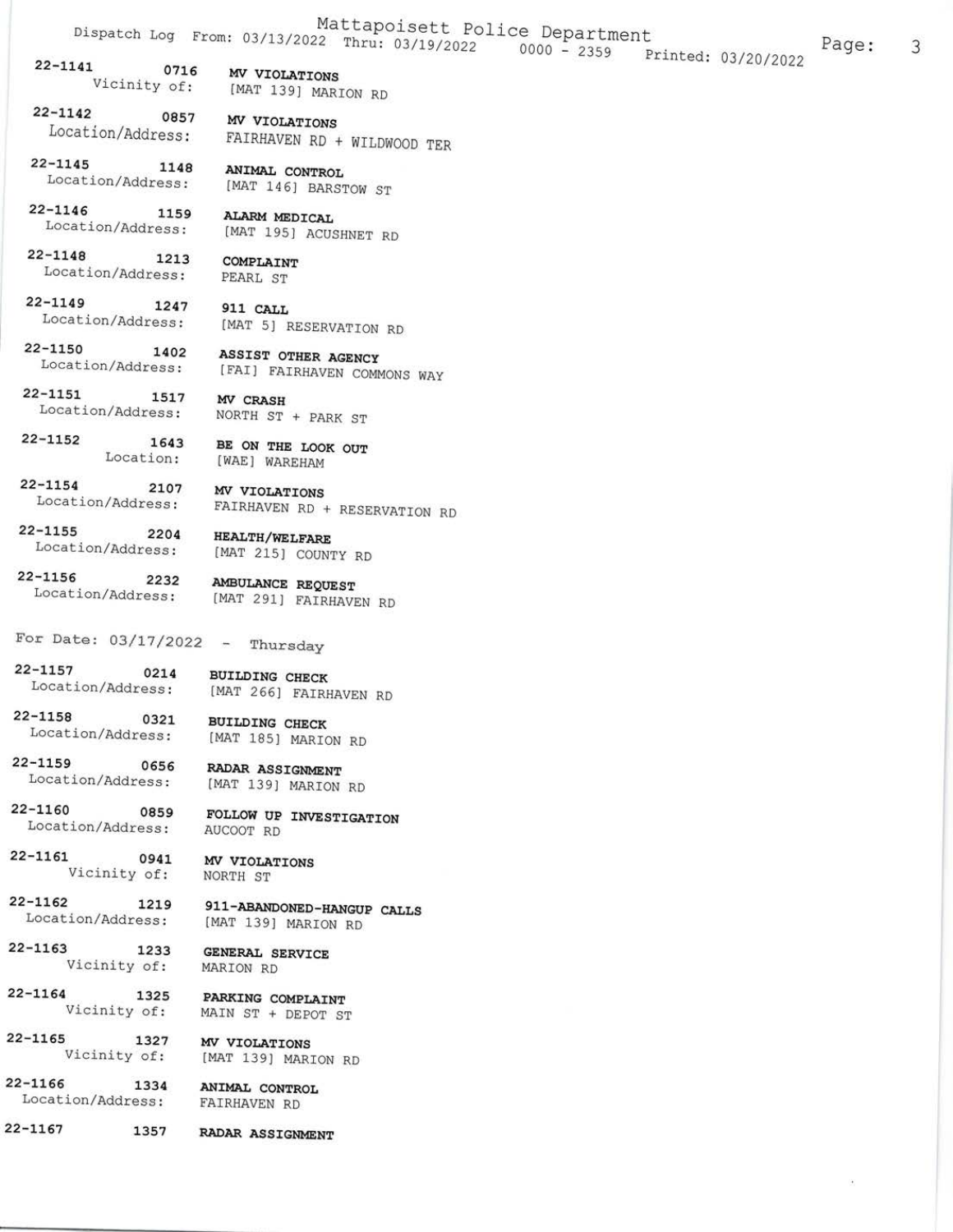Mattapoisett Police Department

Page:

 $\overline{4}$ 

Dispatch Log From: 03/13/2022 Thru: 03/19/2022  $0000 - 2359$ Printed: 03/20/2022

Location/Address: [MAT 139] MARION RD

 $22 - 1168$ 1402 MV VIOLATIONS Vicinity of: [MAT 139] MARION RD

 $22 - 1169$ 1409 911 Calls For Fire Location/Address: LEBARON WAY

 $22 - 1171$ 1619 DOMESTIC DISTURBANCE Location/Address: NORTH ST

22-1172 1801 MEDICAL - ASSIST Location/Address: [MAT 1] COUNTY RD

 $22 - 1173$ 1812 MV VIOLATIONS Location/Address: FAIRHAVEN RD + MATTAPOISETT NECK RD

 $22 - 1174$ 2024 MV CRASH Location/Address: ACUSHNET RD

 $22 - 1175$ 2140 DISTURBANCE Location/Address: NEDS POINT RD

 $22 - 1176$ 2245 ASSIST OTHER AGENCY Location/Address: [FAI] BRIDGE ST

For Date:  $03/18/2022$  - Friday

0845

1030

1059

1532

1520

 $22 - 1177$ 0300 **BUILDING CHECK** Location/Address: [MAT 100] INDUSTRIAL DR

0305  $22 - 1178$ Location/Address: [MAT 33] COUNTY RD

 $22 - 1179$ 0329 BUILDING CHECK

Location/Address:

Location/Address:

Location/Address:

Location/Address:

 $22 - 1180$ 

22-1181

 $22 - 1183$ 

 $22 - 1184$ 

 $22 - 1185$ 

 $22 - 1186$ 

 $22 - 1189$ 

 $22 - 1190$ 

 $22 - 1191$ 

 $22 - 1192$ 

 $22 - 1193$ 

Location/Address: [MAT 79] FAIRHAVEN RD

**BUILDING CHECK** 

0400 SUSPICOUS MOTOR VEHICLE Location/Address: [MAT 112] COUNTY RD

0416 BE ON THE LOOK OUT Location/Address: [MAT 1] COUNTY RD

> 0723 MV CRASH / HIT AND RUN Vicinity of: [MAT 139] MARION RD

> > **GENERAL SERVICE** [MAT 1] COUNTY RD

AMBULANCE REQUEST Location/Address: OCEAN VIEW AVE

> SAFETY/ROAD HAZARD RIVER RD

GENERAL SERVICE PEARL ST

GENERAL SERVICE [MAT 1] COUNTY RD

1619 MV VIOLATIONS Location/Address: [MAT 112] COUNTY RD

1720 SUSPICOUS MOTOR VEHICLE Location/Address: [MAT 173] WATER ST

1723 MV VIOLATIONS Location/Address: NORTH ST + COUNTY RD